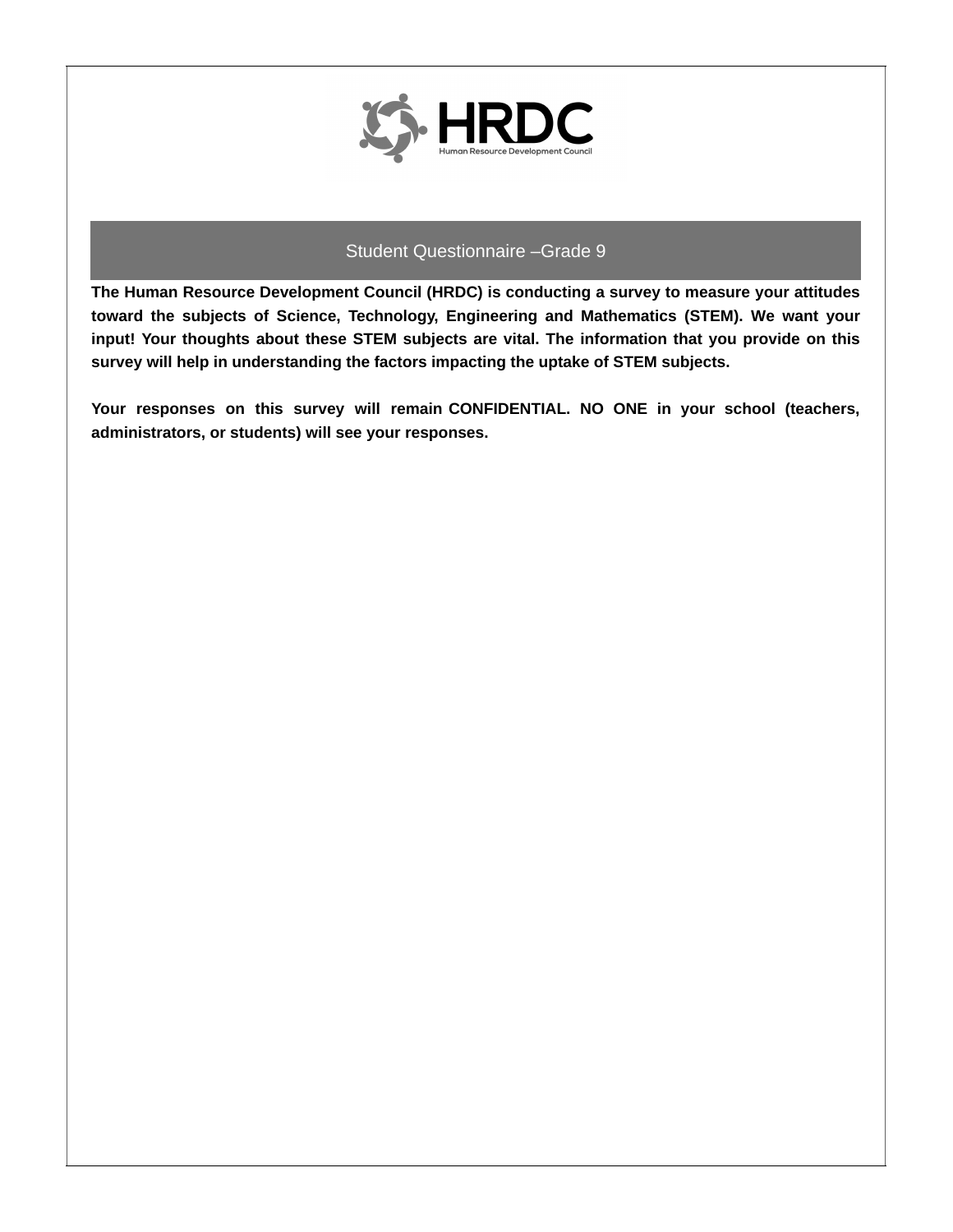

## Section A: About Yourself

#### \* 1. Please enter the code of your school

*(The code was sent to you by message/email- please put only the number)*

\* 2. Gender

 $\hat{\mathbf{z}}$ 

 $\spadesuit$ 

\* 3. Your rank as sibling (brother/sister) in the family: (rank 1 as eldest)

\* 4. In which subject area are you most interested?

\* 5. What is the highest level of education your responsible party?

|                | Primary<br>education |                                |            |               |               |                |
|----------------|----------------------|--------------------------------|------------|---------------|---------------|----------------|
|                |                      | Up to SC level /<br>Vocational | <b>HSC</b> | Undergraduate | Post-graduate | Not applicable |
| <b>Mother</b>  |                      |                                |            |               |               |                |
| Father         |                      |                                |            |               |               |                |
| Legal Guardian |                      |                                |            |               |               |                |

 $\hat{\mathbf{z}}$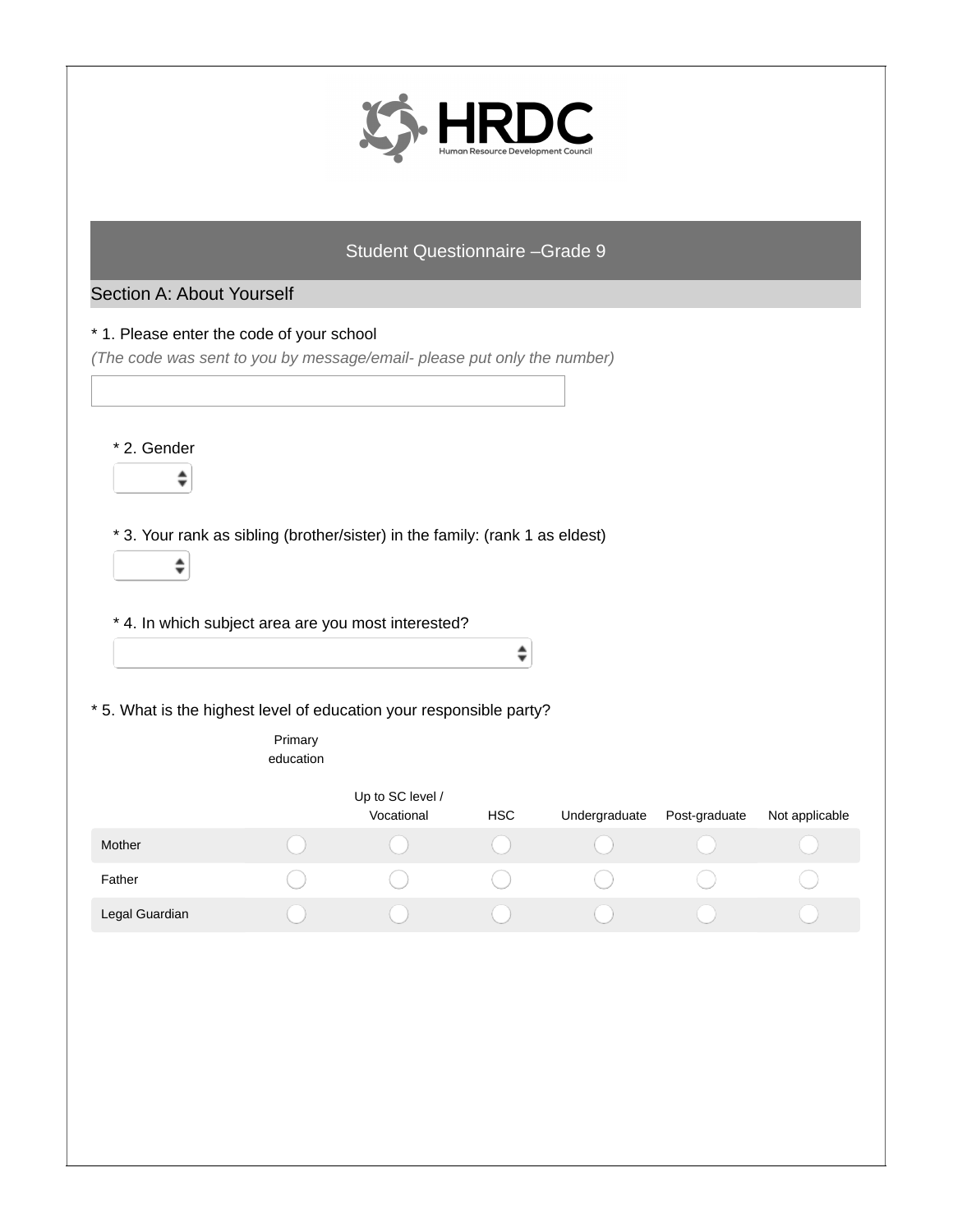

# Section B: About Your Future Studies

\* 1. List the subjects you plan to study at O-Level/ Grade 10 & 11

| Subject 1  |   |  |
|------------|---|--|
| Subject 2  |   |  |
| Subject 3  |   |  |
| Subject 4  |   |  |
| Subject 5  | ┻ |  |
| Subject 6  |   |  |
| Subject 7  |   |  |
| Subject 8  |   |  |
| Subject 9  |   |  |
| Subject 10 |   |  |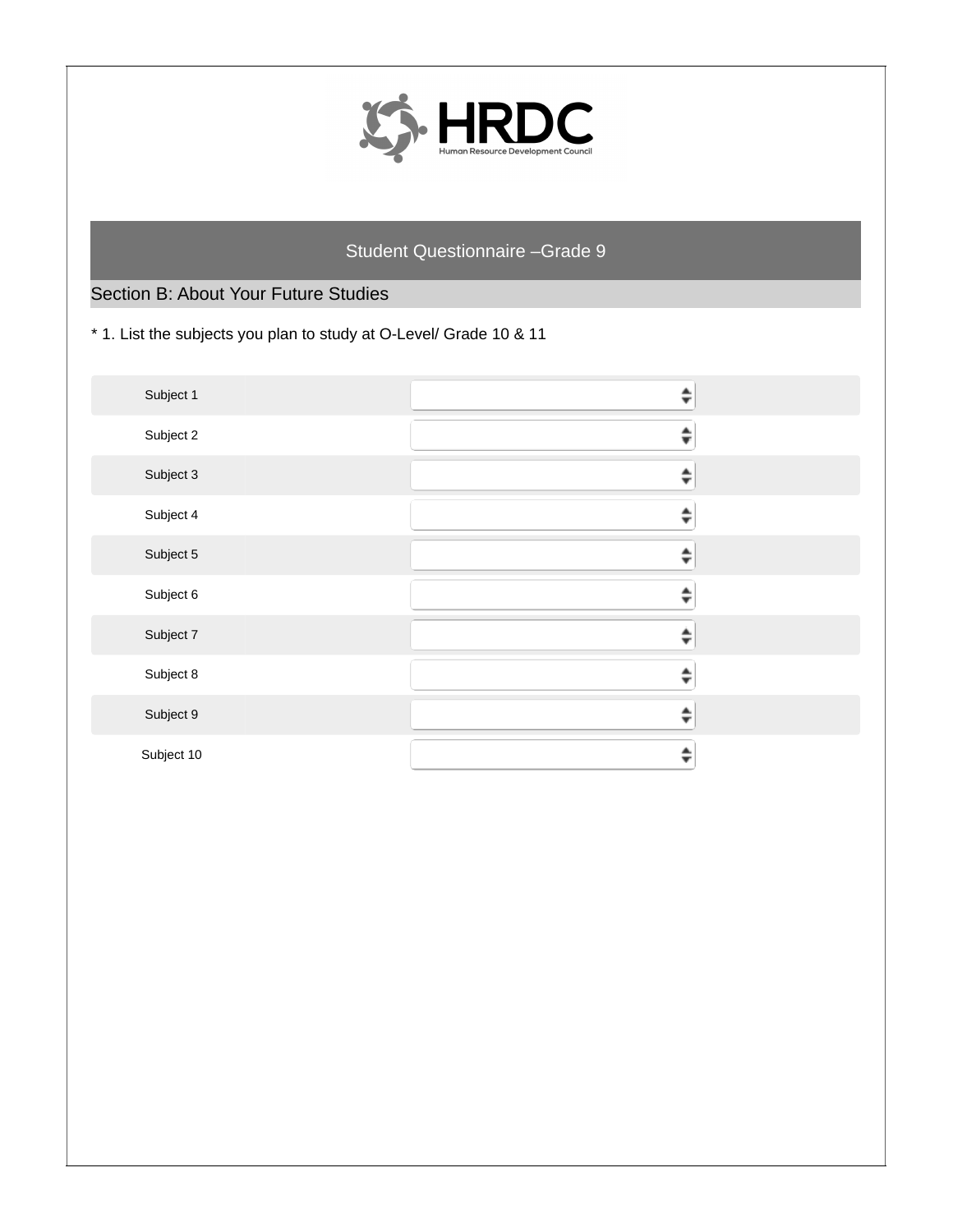| * 2. Choose a maximum of 5 major factors influencing your choice of subjects when you get promoted to |  |
|-------------------------------------------------------------------------------------------------------|--|
| grade 10.                                                                                             |  |
| Parents                                                                                               |  |
| Siblings                                                                                              |  |
| Interest/Enjoyment of Subject                                                                         |  |
| Teachers                                                                                              |  |
| You're good at it                                                                                     |  |
| <b>Extra-Curricular Activities</b>                                                                    |  |
| Friends                                                                                               |  |
| Personal Choice                                                                                       |  |
| Career Fairs                                                                                          |  |
| Career advisor                                                                                        |  |
| based on future trend                                                                                 |  |
|                                                                                                       |  |
|                                                                                                       |  |
|                                                                                                       |  |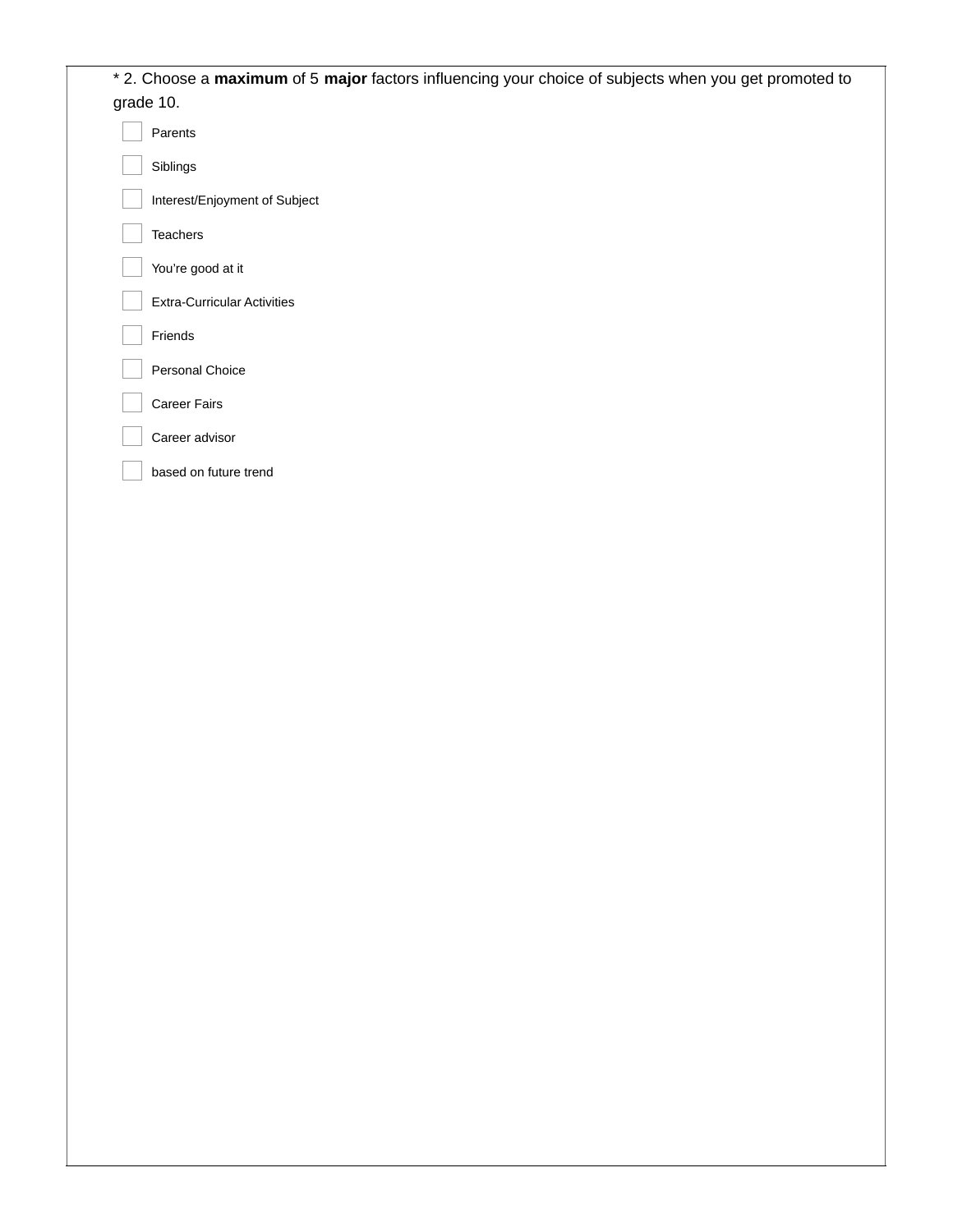

# Section C: Your Perception on STEM

\* 1. How far do you agree with the following statements? Please tick the most appropriate answer

|                                                                                                       | <b>Strongly Agree</b> | Agree | Don't know/ Can't<br>say | <b>Disagree</b> | <b>Strongly Disagree</b> |
|-------------------------------------------------------------------------------------------------------|-----------------------|-------|--------------------------|-----------------|--------------------------|
| I. I think that learning<br>STEM is important.                                                        |                       |       |                          |                 |                          |
| II. STEM concepts are<br>easy to understand.                                                          |                       |       |                          |                 |                          |
| III. I think STEM is<br>needed to help solve the<br>problems of everyday.                             |                       |       |                          |                 |                          |
| IV. I love STEM subjects<br>because the content is<br>exciting and dynamic.                           |                       |       |                          |                 |                          |
| V. I think STEM subjects<br>will help me get a high<br>paying job.                                    |                       |       |                          |                 |                          |
| VI. I feel encouraged by<br>the school to do STEM<br>subjects.                                        |                       |       |                          |                 |                          |
| VII. I feel encouraged by<br>my parents/family to do<br>STEM subjects.                                |                       |       |                          |                 |                          |
| VIII. I am more of a<br>creative person than an<br>academic person.                                   |                       |       |                          |                 |                          |
| IX. My school has<br>enough<br>resources/equipment for<br>Science (physics lab,<br>reagents) classes. |                       |       |                          |                 |                          |
| X. My school has<br>enough<br>resources/equipment for<br>Technology (e.g.<br>computer lab) classes.   |                       |       |                          |                 |                          |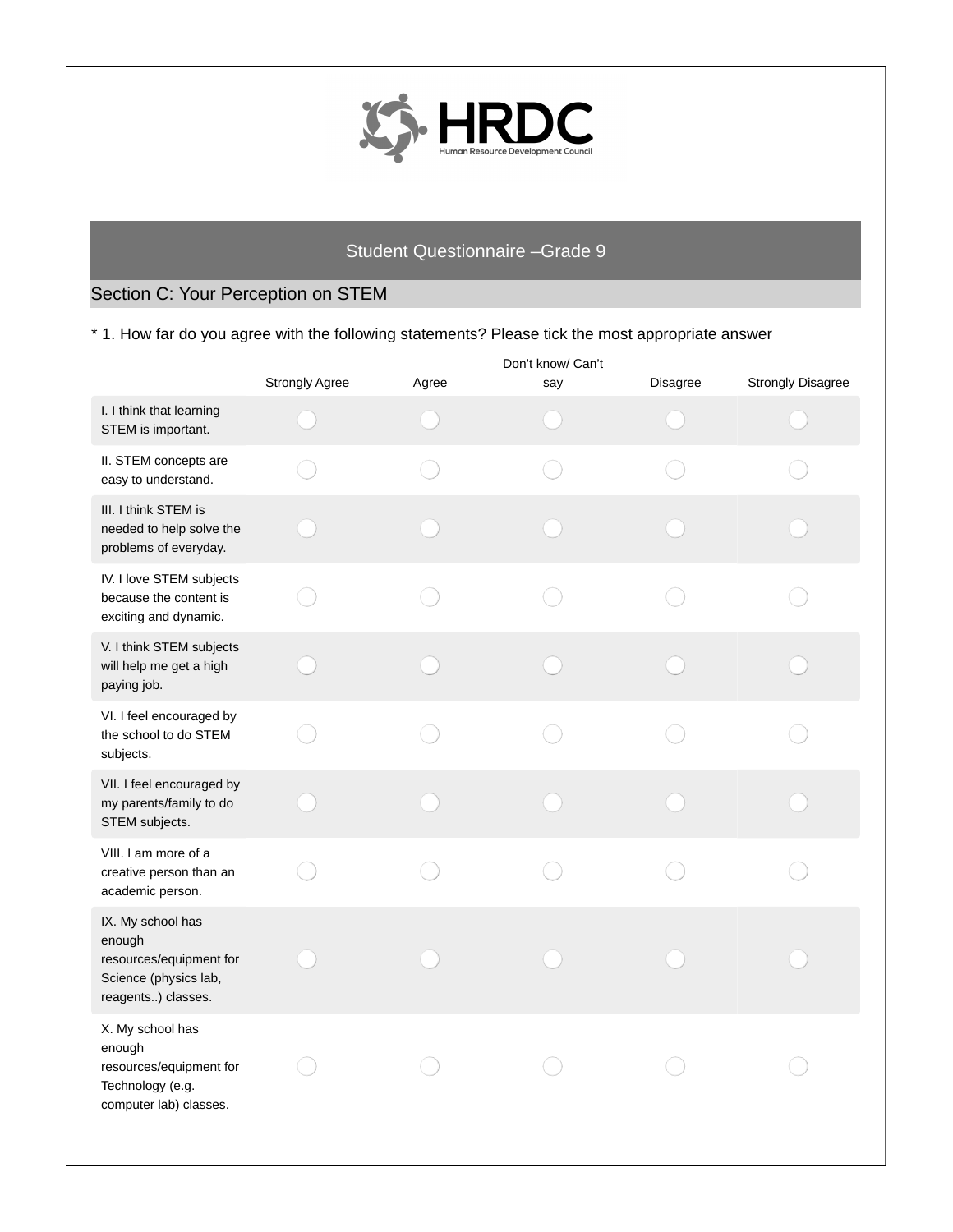|                                                                                                         |                       |       | Don't know/ Can't |          |                          |
|---------------------------------------------------------------------------------------------------------|-----------------------|-------|-------------------|----------|--------------------------|
|                                                                                                         | <b>Strongly Agree</b> | Agree | say               | Disagree | <b>Strongly Disagree</b> |
| XI. My school has<br>enough<br>resources/equipment for<br>Mathematics classes.                          |                       |       |                   |          |                          |
| XII. STEM subjects are<br>mainly for boys.                                                              |                       |       |                   |          |                          |
| XIII. When STEM<br>activities (practicals) are<br>too difficult, I give up or<br>only do the easy parts |                       |       |                   |          |                          |

# \* 2. Statistics show that there are fewer and fewer students opting for STEM subjects as from Grade 9 to 11 as compared to the other subjects. According to you, what could be the reason(s)?

*(Please select a maximum of 5 reasons that you consider most important)*

| STEM subjects are tougher than non-STEM (e.g. arts, economics) side. |
|----------------------------------------------------------------------|
| Too much competition (for scholarship)                               |
| STEM subjects do not lead to high paid jobs                          |
| Finding Work is more difficult with STEM subjects                    |
| I do not think STEM subjects are important for their careers.        |
| Peer pressure                                                        |
| Students fail to achieve the required grade in STEM subjects         |
| Influence of parents                                                 |
| Not encouraged by teachers                                           |
| Not encouraged by schools                                            |
| Limited combination of subjects available in schools                 |
| No career guidance on STEM related occupations                       |
| Previous students experience                                         |
|                                                                      |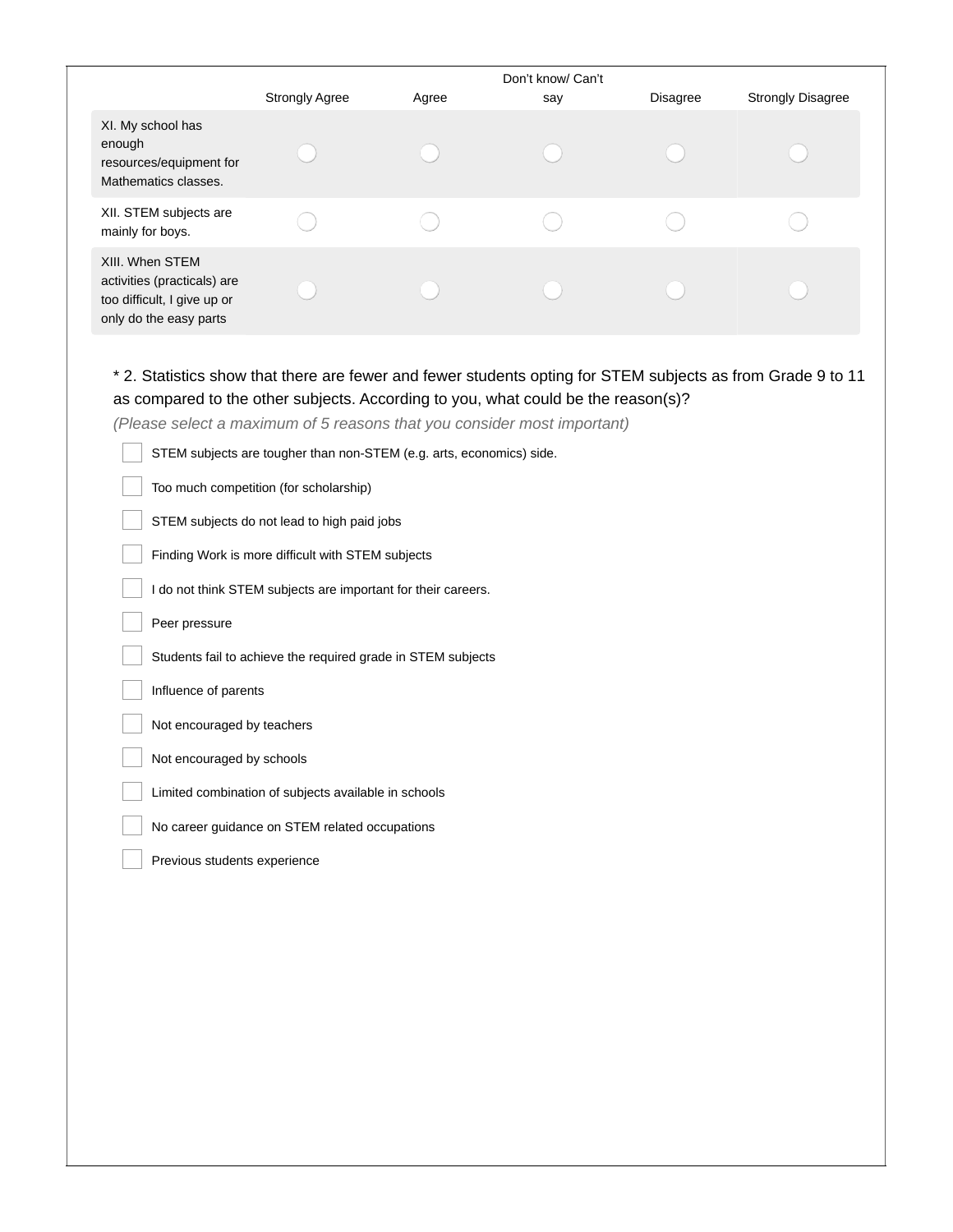|                                           | Student Questionnaire - Grade 9                                                                         |  |
|-------------------------------------------|---------------------------------------------------------------------------------------------------------|--|
| Section D: STEM Subjects in Your School   |                                                                                                         |  |
|                                           | * 1. What teaching methods are used in your school? (tick all that apply)                               |  |
| Text books                                |                                                                                                         |  |
| Online material on tablets<br>Group works |                                                                                                         |  |
| Activity-based methods                    |                                                                                                         |  |
| Presentation by students                  |                                                                                                         |  |
| Student-led research                      |                                                                                                         |  |
| Peer-to-peer learning                     |                                                                                                         |  |
| Practical in lab                          |                                                                                                         |  |
| Other (please specify)                    |                                                                                                         |  |
|                                           |                                                                                                         |  |
| I. Science day                            | * 2. How often does your school organise/ participate in any of the following activities per year?<br>≑ |  |
| II. Science related                       | ≑                                                                                                       |  |
| competition<br>III. Career- related talks | ≑                                                                                                       |  |
| IV. Science-related field                 |                                                                                                         |  |
| trips                                     | $\hat{ }$                                                                                               |  |
|                                           |                                                                                                         |  |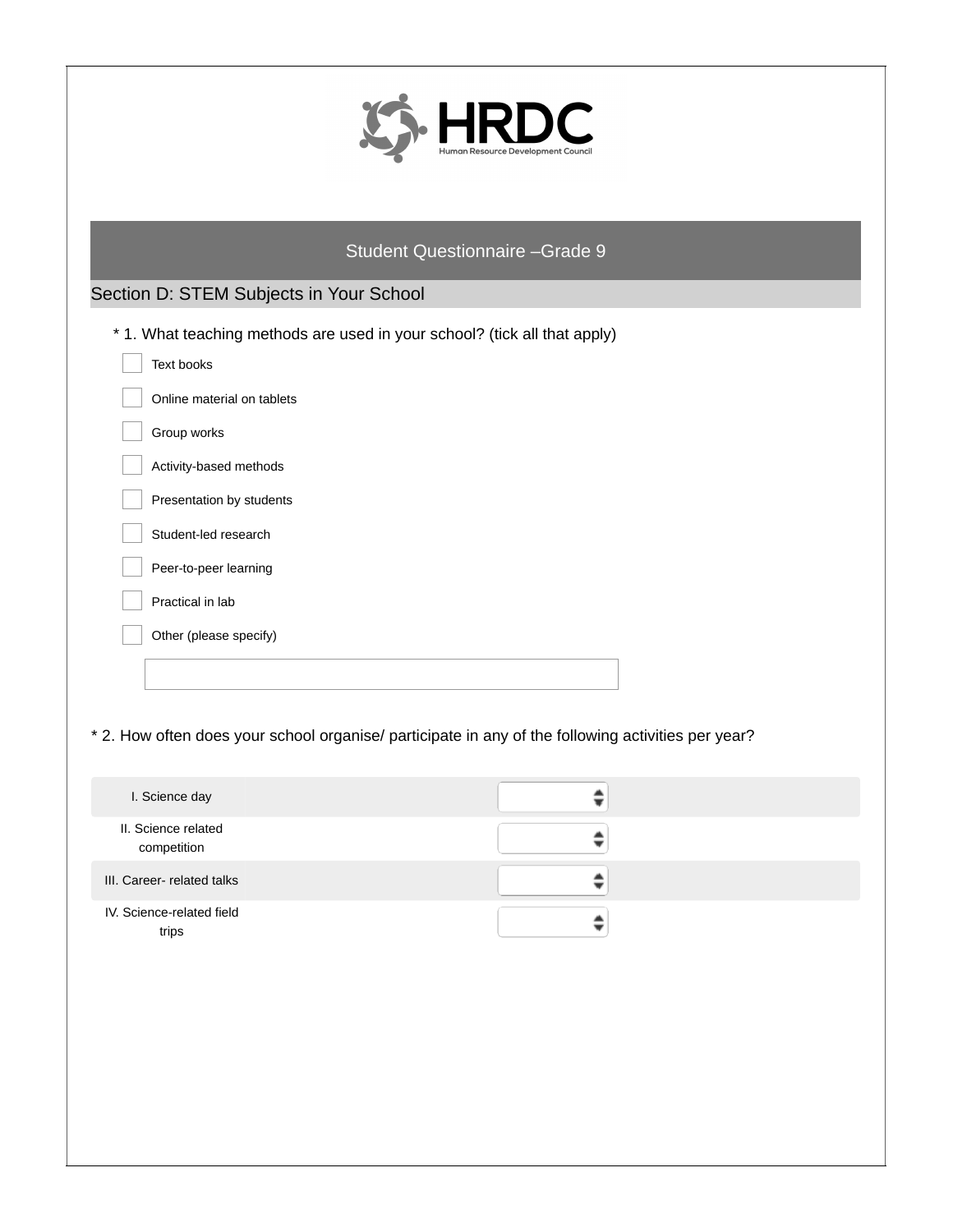

## Section E: About Digital Transformation and Coding Skills

## \* 1. To the best of your knowledge, does your school offer classes or units on coding\* or programming?

\*Put simply, Coding is a method of communicating with a computer. It is using a language that a computer understands to give a computer instructions in order to perform specific functions. Coding allows us to create *things such as computer software, websites, apps and video games.*

| Yes                           | No | Don't know                                                                                     |
|-------------------------------|----|------------------------------------------------------------------------------------------------|
|                               |    |                                                                                                |
|                               |    |                                                                                                |
|                               |    | * 2. If you were given the opportunity to learn coding, how likely is it that you would do so? |
| I will certainly do           |    |                                                                                                |
| I would like to give it a try |    |                                                                                                |

- I am not sure
- I am not interested at all in coding

#### \* 3. How confident are you in your abilities to…..?

|                                          | Totally confident | Somewhat confident | Not confident at all | Can't say/ No idea |
|------------------------------------------|-------------------|--------------------|----------------------|--------------------|
| use digital technologies                 |                   |                    |                      |                    |
| analyse and interpret<br>data            |                   |                    |                      |                    |
| design solutions to<br>problems          |                   |                    |                      |                    |
| carry out experiment &<br>investigations |                   |                    |                      |                    |
| learn coding and<br>programming          |                   |                    |                      |                    |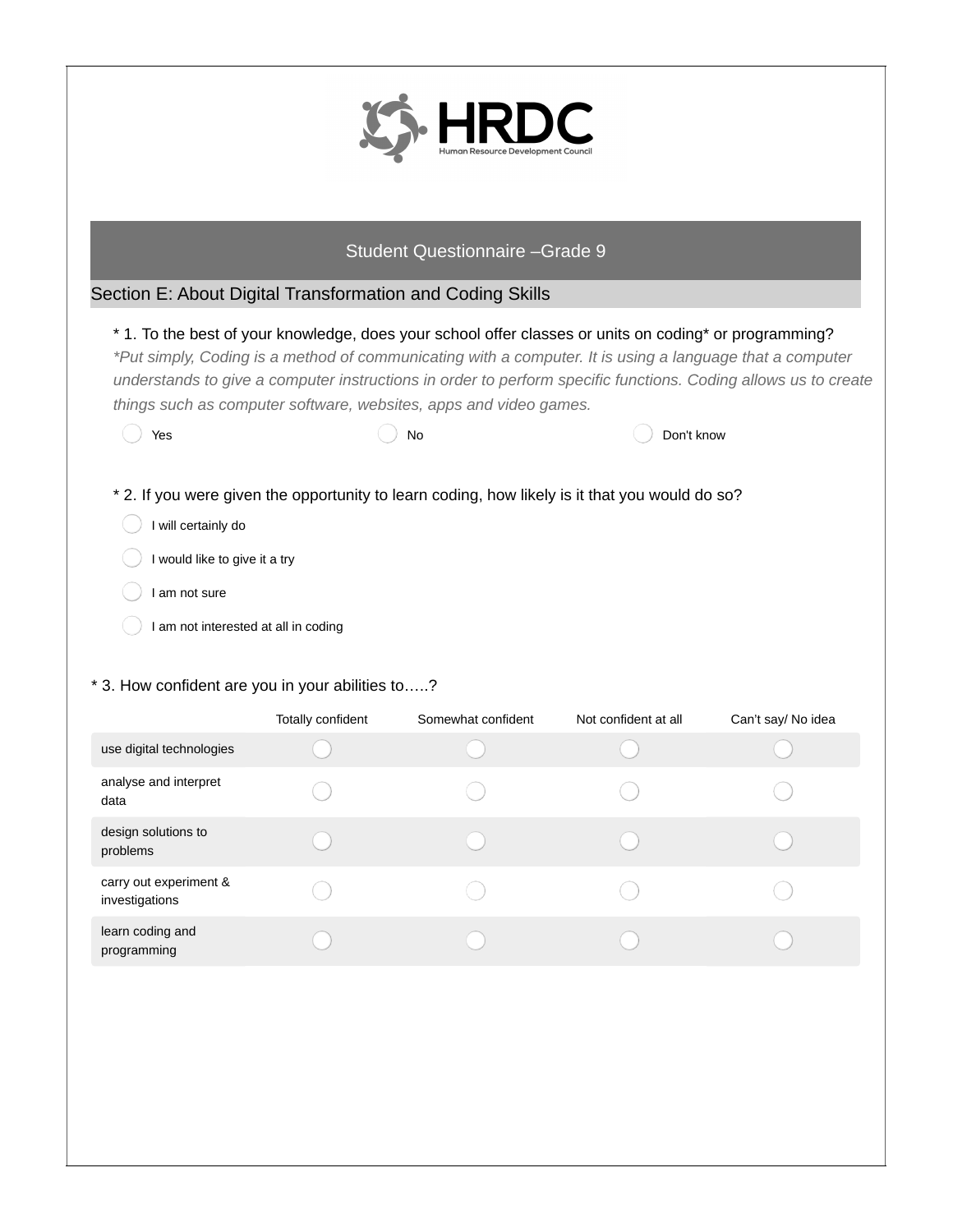

Section F: Perception on scientific discipline

**Science**

**Instructions: Choose one number between each adjective pair to indicate how you feel about the object.**

*The higher the number of smileys selected, the more "positive" is the adjective.*

#### **To me, Science is**

## \* 1. Appealing

| Unappealing                 |           |            |            |            |              | Appealing   |
|-----------------------------|-----------|------------|------------|------------|--------------|-------------|
| $\bigodot$                  | $\cup$    | $\bigcirc$ | $\bigodot$ | $\bigodot$ | $\mathbf{C}$ | $\cup$      |
| * 2. Exciting<br>Unexciting |           |            |            |            |              | Exciting    |
| $\bigodot$                  | $\bigcup$ | $\bigodot$ | $\bigodot$ | $\bigodot$ | $\bigodot$   | $\cup$      |
| * 3. Boring<br>Boring       |           |            |            |            |              | Interesting |
| $\bigcup$                   | $\cup$    | $\bigodot$ | $\bigodot$ | $\cup$     | $\odot$      | $\cup$      |
| * 4. Easy<br>Difficult      |           |            |            |            |              | Easy        |
| $\cup$                      | $\cup$    | $\cup$     | $\cup$     | $\cup$     | $\cup$       | $\cup$      |
|                             |           |            |            |            |              |             |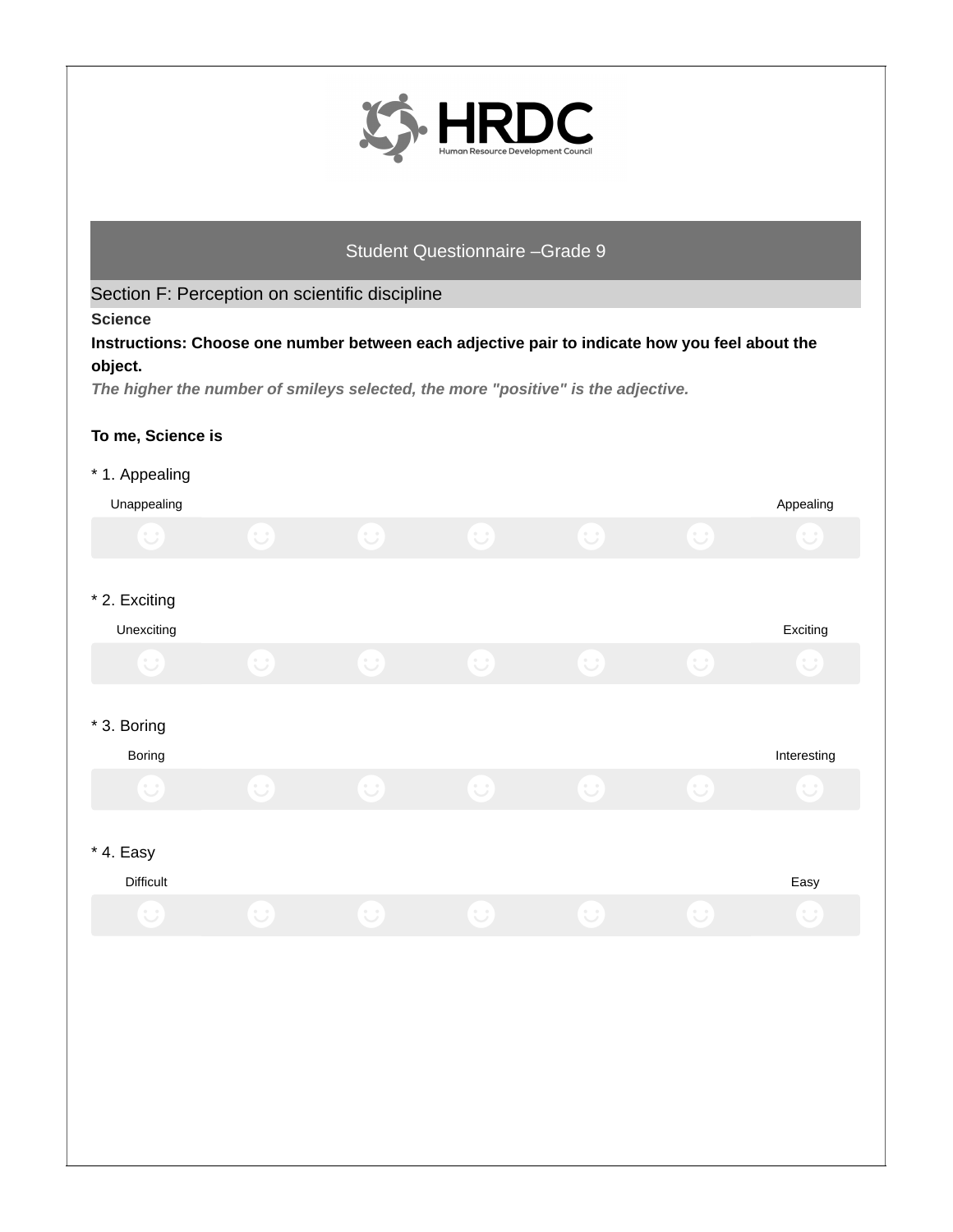

Section F: Perception on scientific discipline

**Math**

**Instructions: Choose one number between each adjective pair to indicate how you feel about the object.**

*The higher the number of smileys selected, the more "positive" is the adjective.*

#### **To me, MATH is**

## \* 1. Boring

| <b>Boring</b>                 |            |            |              |            |              | Interesting |
|-------------------------------|------------|------------|--------------|------------|--------------|-------------|
| $\bigodot$                    | $\bigodot$ | $\bigcirc$ | $\bigcirc$   | $\bigcirc$ | $\cup$       | $\bigcup$   |
| * 2. Appealing<br>Unappealing |            |            |              |            |              | Appealing   |
| $\cup$                        | $\bigodot$ | $\bigcirc$ | $\bigodot$   | $\bigodot$ | $\bigodot$   | $\bigcup$   |
| * 3. Exciting<br>Unexciting   |            |            |              |            |              | Exciting    |
| $\bigodot$                    | $\odot$    | $\bigodot$ | $\mathbf{C}$ | $\bigodot$ | $\mathbf{C}$ | $\cup$      |
| $*$ 4. Easy<br>Difficult      |            |            |              |            |              | Easy        |
| $\cup$                        | $\bigcup$  | $\odot$    | $\bigodot$   | $\bigodot$ | $\cup$       | $\cup$      |
|                               |            |            |              |            |              |             |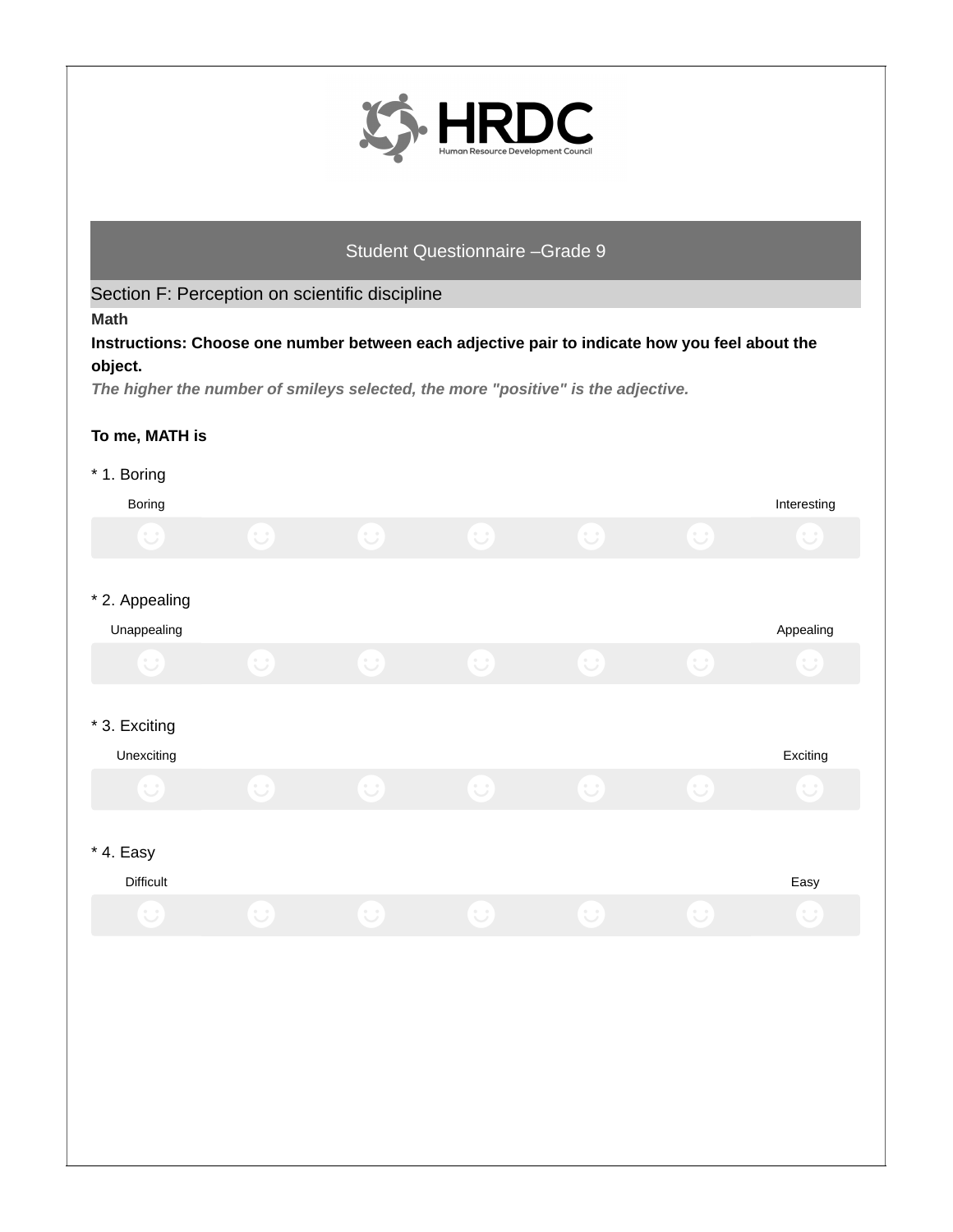

Section F: Perception on scientific discipline

**Engineering**

**Instructions: Choose one number between each adjective pair to indicate how you feel about the object.**

*The higher the number of smileys selected, the more "positive" is the adjective.*

## **To me, Engineering is**

#### \* 1. Appealing

| . .                         |                        |            |            |            |              |             |
|-----------------------------|------------------------|------------|------------|------------|--------------|-------------|
| Unappealing                 |                        |            |            |            |              | Appealing   |
| $\cup$                      | $\odot$                | $\bigodot$ | $\bigodot$ | $\bigodot$ | $\mathbf{C}$ | $\cup$      |
| $*$ 2. Easy                 |                        |            |            |            |              |             |
| Difficult                   |                        |            |            |            |              | Easy        |
| $\cup$                      | $\cup$                 | $\bigcup$  | $\cup$     | $\cup$     | $\cup$       | $\bigcup$   |
|                             |                        |            |            |            |              |             |
| * 3. Exciting<br>Unexciting |                        |            |            |            |              | Exciting    |
| $\cup$                      | $\cup$                 | $\bigcup$  | $\cup$     | $\cup$     | $\cup$       |             |
|                             |                        |            |            |            |              |             |
| * 4. Boring                 |                        |            |            |            |              |             |
| Boring                      |                        |            |            |            |              | Interesting |
| $(\cup)$                    | $\left(\bigcup\right)$ | $\odot$    | $\bigodot$ | $\bigodot$ | $\left( $    | $\cup$      |
|                             |                        |            |            |            |              |             |
|                             |                        |            |            |            |              |             |
|                             |                        |            |            |            |              |             |
|                             |                        |            |            |            |              |             |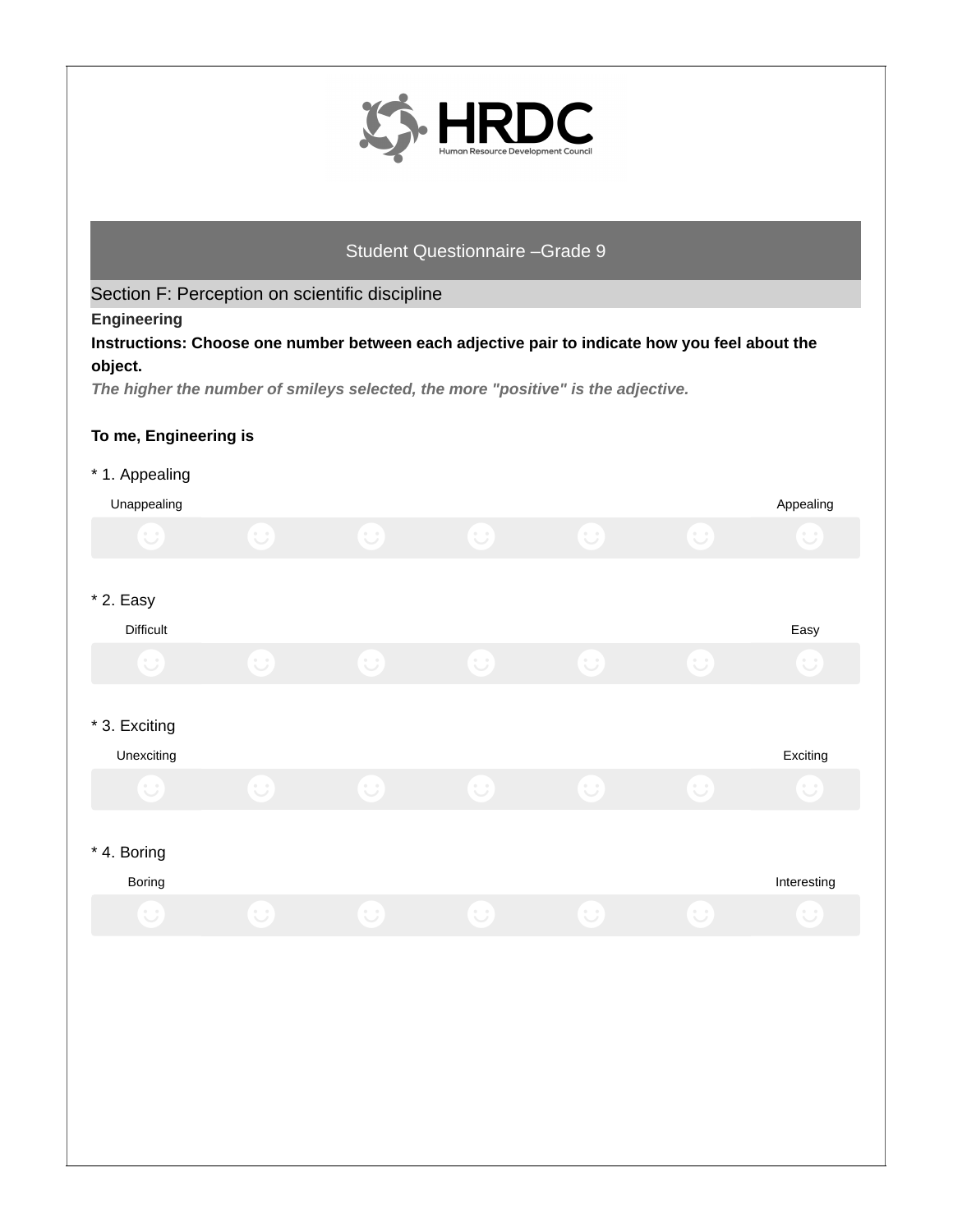

Section F: Perception on scientific discipline

**Technology**

**Instructions: Choose one number between each adjective pair to indicate how you feel about the object.**

*The higher the number of smileys selected, the more "positive" is the adjective.*

## **To me, Technology is**

#### \* 1. Appealing

| $\sim$<br>Unappealing |            |            |            |            |              | Appealing    |
|-----------------------|------------|------------|------------|------------|--------------|--------------|
| $\bigodot$            | $\bigodot$ | $\odot$    | $\bigodot$ | $\bigodot$ | $\mathbf{C}$ | $\cup$       |
|                       |            |            |            |            |              |              |
| $*$ 2. Easy           |            |            |            |            |              |              |
| Difficult             |            |            |            |            |              | Easy         |
| $\mathbf{C}$          | $\bigodot$ | $\bigodot$ | $\bigodot$ | $\bigodot$ | $\mathbf{C}$ | $\cup$       |
|                       |            |            |            |            |              |              |
| * 3. Boring           |            |            |            |            |              |              |
| Boring                |            |            |            |            |              | Interesting  |
| $\bullet$             | $\bigodot$ | $\bigodot$ | $\bigodot$ | $\bigodot$ | $\mathbf{C}$ | $\cup$       |
|                       |            |            |            |            |              |              |
| * 4. Exciting         |            |            |            |            |              |              |
| Unexciting            |            |            |            |            |              | Exciting     |
| 9                     | $\bigcup$  | $\bigodot$ | $\bigodot$ | $\bigodot$ | $\left( $    | $\mathbf{C}$ |
|                       |            |            |            |            |              |              |
|                       |            |            |            |            |              |              |
|                       |            |            |            |            |              |              |
|                       |            |            |            |            |              |              |
|                       |            |            |            |            |              |              |
|                       |            |            |            |            |              |              |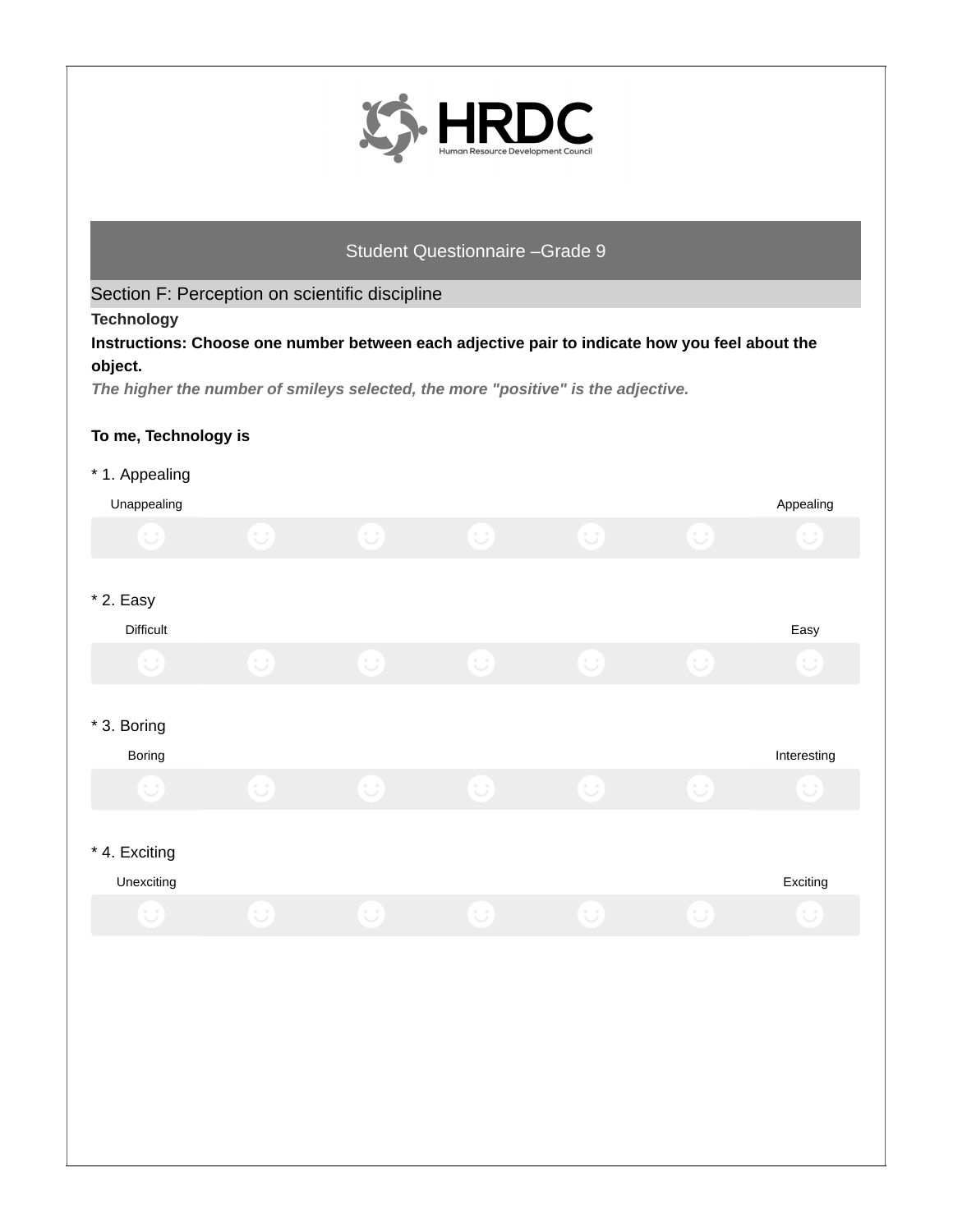

Section F: Perception on scientific discipline

**Computer Science\***

**Instructions: Choose one number between each adjective pair to indicate how you feel about the object.**

*The higher the number of smileys selected, the more "positive" is the adjective.*

*\*Computer science, the study of computers and computing, including their theoretical and algorithmic foundations, hardware and software, and their uses for processing information. The discipline of computer science includes the study of algorithms and data structures, computer and network design, modeling data and information processes, and artificial intelligence.*

# Unappealing Appealing \* 1. Appealing Boring Interesting Interesting Interesting Interesting Interesting Interesting Interesting Interesting Interesting \* 2. Boring Difficult Easy \* 3. Easy Unexciting Exciting \* 4. Exciting

# **To me, Computer Science is**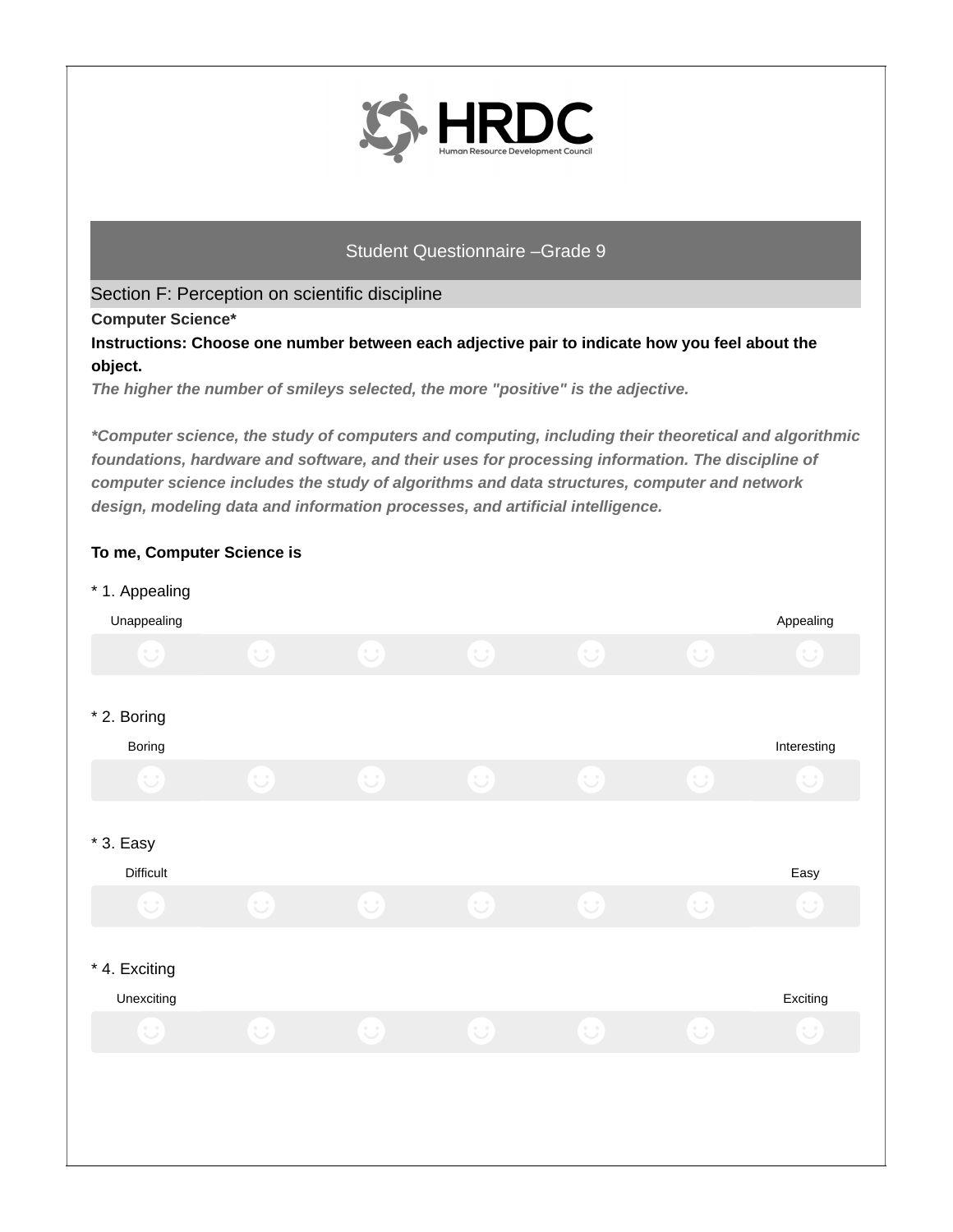

#### Section G: Your Future Career

**Career**

**Instructions: Choose one number between each adjective pair to indicate how you feel about the object.**

*The higher the number of smileys selected, the more "positive" is the adjective.*

## **To me, a CAREER in Science, Technology, Engineering or Mathematics is**

| * 1. Exciting  |            |            |                        |            |                        |                 |
|----------------|------------|------------|------------------------|------------|------------------------|-----------------|
| Unexciting     |            |            |                        |            |                        | Exciting        |
| $\cup$         | $\bigcirc$ | $\bigcirc$ | $\bigcirc$             | $\bigodot$ | $\bigodot$             | $\cup$          |
| * 2. Boring    |            |            |                        |            |                        |                 |
| Boring         |            |            |                        |            |                        | Interesting     |
| $\cup$         | $\bigcup$  | $\cup$     | $\cup$                 | $\cup$     | $\cup$                 |                 |
| * 3. Appealing |            |            |                        |            |                        |                 |
| Unappealing    |            |            |                        |            |                        | Appealing       |
| $\cup$         | $\cup$     | $\cup$     | $\bigodot$             | $\cup$     | $\left(\bigcup\right)$ |                 |
| * 4. Salary    |            |            |                        |            |                        |                 |
| Low paying job |            |            |                        |            |                        | High paying job |
| $\cup$         | $\bigcup$  | $\bigodot$ | $\left(\bigcup\right)$ | $\bigcup$  | $\cup$                 | $\cup$          |
|                |            |            |                        |            |                        |                 |
|                |            |            |                        |            |                        |                 |
|                |            |            |                        |            |                        |                 |
|                |            |            |                        |            |                        |                 |
|                |            |            |                        |            |                        |                 |
|                |            |            |                        |            |                        |                 |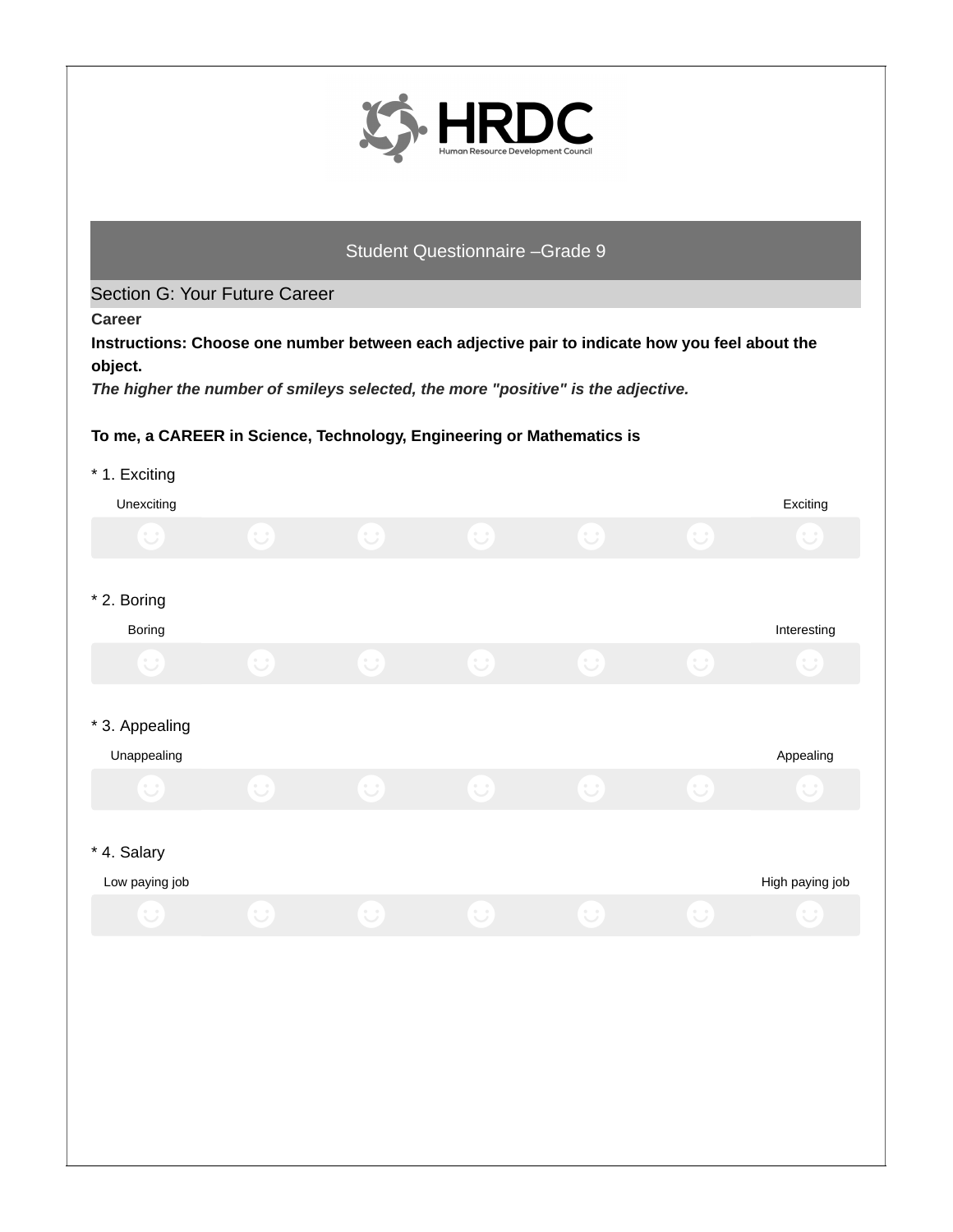

Section G: Your Future Career

**Importance of STEM**

**Instructions: Choose one number between each adjective pair to indicate how you feel about the object.**

*The higher the number (from 0 to 7), the more "positive" is the adjective.*

## **To be successful in my career, I need to:**

#### \* 1. Learn STEM subjects

| Not necessary               | Necessary |  |
|-----------------------------|-----------|--|
| * 2. Understand Science     |           |  |
| Not important               | Important |  |
| * 3. Understand Technology  |           |  |
| <b>Useless</b>              | Useful    |  |
| * 4. Understand Engineering |           |  |
| Insignificant               | Valuable  |  |
| * 5. Understand Mathematics |           |  |
| <b>Trivial</b>              | Crucial   |  |